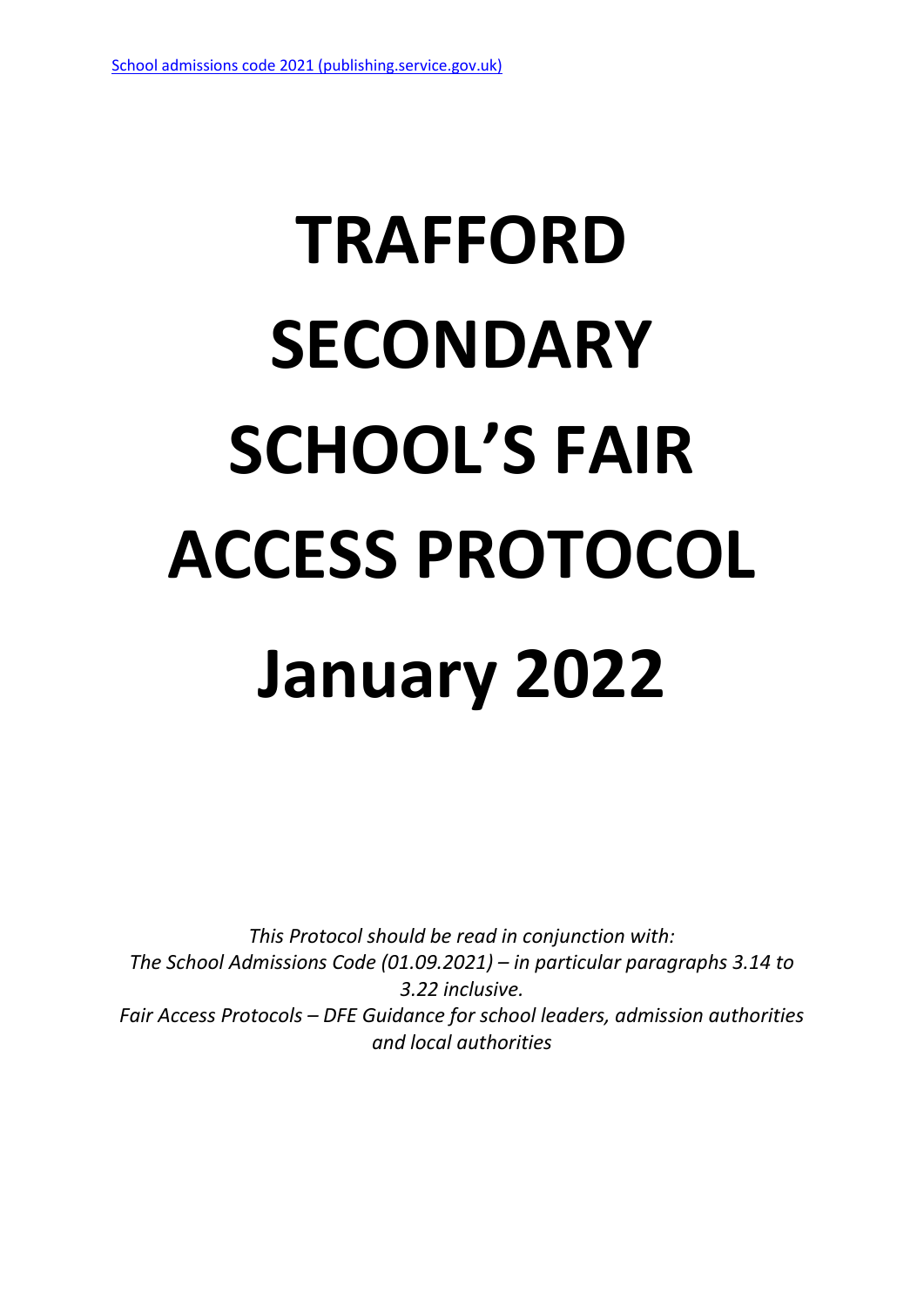#### **CONTENTS**

**Signature page**

**Section 1 Key Principles of the Fair Access Protocol and Local Processes**

**Section 2 Eligible Pupils**

**Section 3 Children who have been permanently excluded twice or display challenging behaviour**

**Section 4 Local authority powers of direction (general)**

**Section 5 Annual report**

**Appendices Appendix 1: Relevant Legislation Appendix 2: Quick Guide to Trafford processes Appendix 3: Flow Chart for Trafford FAP processes**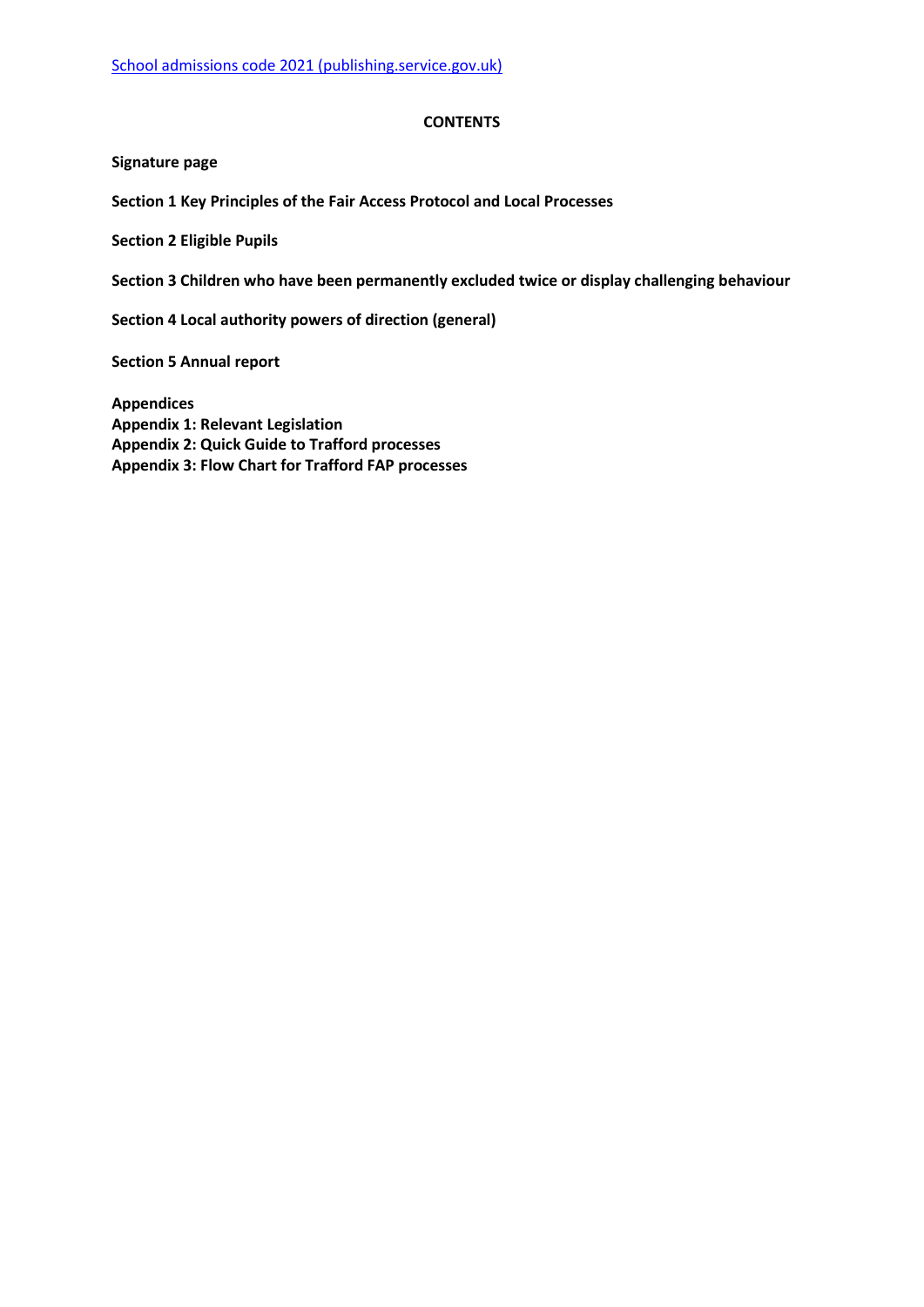Code.

## **Section 1: Key Principles of the Fair Access Protocol**

Each local authority must have a Fair Access Protocol to ensure that unplaced and vulnerable children, and those who are having difficulty in securing a school place inyear, are allocated a school place as quickly as possible. The Local Authority and schools agree to follow the processes laid out in the Admissions

1.1 The Protocol must be consulted upon and developed in partnership with all schools in its area. Once the Protocol has been agreed by the majority of schools in its area, all admission authorities must participate in it. Participation includes making available a representative who is authorised to participate in discussions, make decisions on placing

children via the Protocol, and admitting pupils when asked to do so in accordance with

- 1.2 Local authorities must provide admission authorities with reasonable notice and information as to how and when discussions around the placement of children via the Protocol will take place. Decisions about admitting children under the Protocol can be made by one individual in an admission authority provided that suitable authority has been delegated to that individual. Admission authorities must ensure this process complies with relevant governance requirements.
- 1.3 Where it has been agreed that a child will be considered under the Fair Access Protocol, a school place must be allocated for that child within 20 school days. Once they have been allocated a school place via the Fair Access Protocol, arrangements should be made for the child to start at the school as soon as possible.
- 1.4 To accommodate the above requirements

the Protocol, even when the school is full.

- **FAP meetings will take place every 4 weeks (20 school days apart)**
- **Grammar schools will only be required to attend where there are eligible pupils to consider.**
- **Meetings will be stood down where there are no cases to consider.**
- **All schools who are eligible to receive a child should attend. The person attending should have suitable delegated authority to agree a placement.**
- **The Panel will be chaired by the Director of Education or a delegated Officer.**
- **A summary of allocations will be presented at Standing Heads meetings each half term for transparency and recording in the minutes. The allocation table can be accessed by schools by contacting [FAP@trafford.gov.uk](mailto:FAP@trafford.gov.uk)**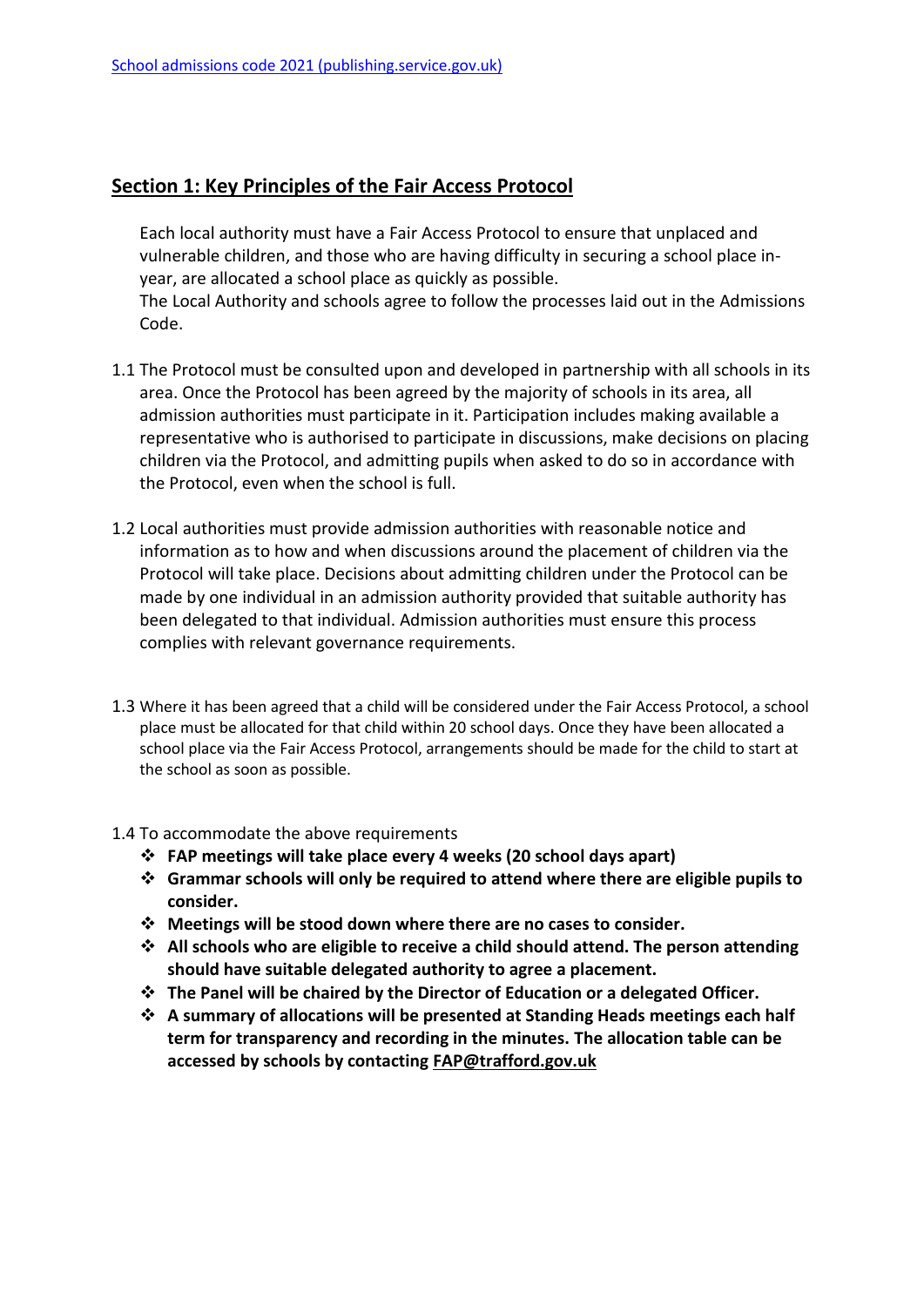## 1.5

## **FAP Panel will need:**

|                | Information                                                                                                                                                                                                                                                                                                                                                                                                                                                                | Responsibility                           |
|----------------|----------------------------------------------------------------------------------------------------------------------------------------------------------------------------------------------------------------------------------------------------------------------------------------------------------------------------------------------------------------------------------------------------------------------------------------------------------------------------|------------------------------------------|
| $\mathbf{1}$   | A list of all pupils who have been referred for FAP<br>including school year and locality.                                                                                                                                                                                                                                                                                                                                                                                 | <b>Trafford BSO</b>                      |
| $\overline{2}$ | Pupil Passports for all pupils referred to FAP.                                                                                                                                                                                                                                                                                                                                                                                                                            | <b>EVC</b><br>service/TAEP/Admissions    |
| $\overline{3}$ | Checklist/evidence where a school feels the<br>individual child has particularly challenging<br>behaviour?                                                                                                                                                                                                                                                                                                                                                                 | School                                   |
| 4              | information where<br>admission<br>and<br>Data<br>an<br>authority has a particularly high proportion (in<br>comparison with local schools) of either:<br>children with challenging behaviour or,<br>previously permanently excluded pupils on<br>roll compared to other local schools<br>and, it considers that admitting another child with<br>challenging<br>behaviour would<br>prejudice<br>the<br>provision of efficient education or the efficient use<br>of resource. | School (refer to 3.5 for<br>more detail) |
| 6              | Allocation of schools previously receiving pupils via<br>FAP.                                                                                                                                                                                                                                                                                                                                                                                                              | <b>Trafford BSO</b>                      |
| $\overline{7}$ | Provide details of the number of places available in<br>your school to <b>FAP@trafford.gov.uk</b> at least one<br>day prior to the FAP Panel. <sup>1</sup> (Grammar schools will<br>only need to do this where there is an eligible pupil<br>referred to FAP.)                                                                                                                                                                                                             | Schools                                  |

<sup>1</sup>Local authorities must, on request, provide information to prospective parents about the places still available in all schools within their area. To enable them to do this, the admission authorities for all schools in the area must provide the local authority with details of the number of places available at their schools whenever this information is requested, to assist a parent seeking a school place. Such details should be provided no later than two school days following receipt of a request from the local authority.

- 1.6 No school including those with places available should be asked to take a disproportionate number of children who have been permanently excluded from other schools, who display challenging behaviour, or who are placed via the Protocol.
	- Trafford is a selective authority and, historically, the majority of pupils eligible for the FAP will not be eligible for the Grammar Schools.
	- Panel will strive to be equitable and fair, and take into account proportionality when naming schools.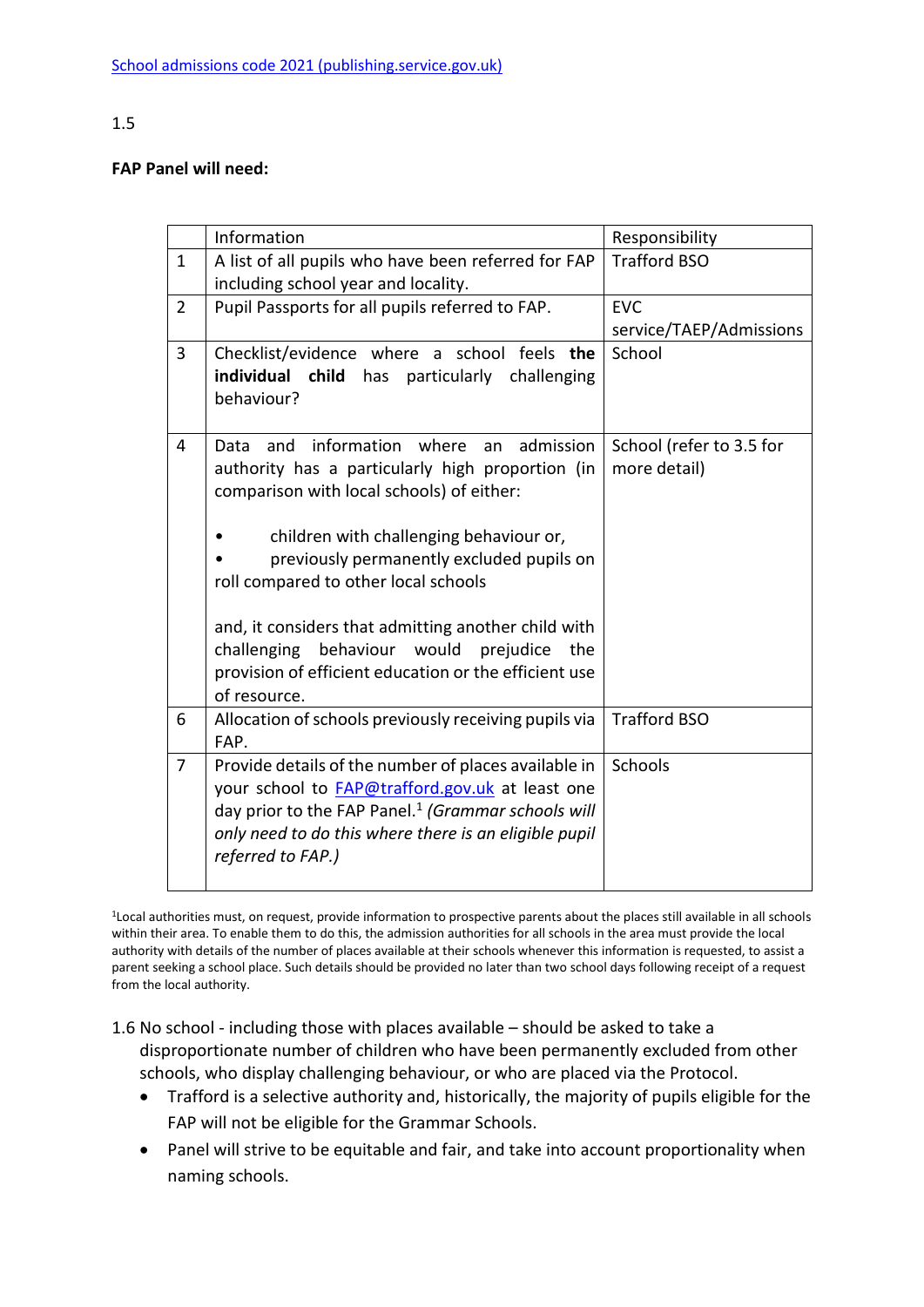- A representative of the Admissions Authority for each school should be present at FAP Panel to ensure all correct information is factored in.
- 1.7 Fair Access Protocols must also set out how the needs of children who have been permanently excluded, and children for whom mainstream education is not yet possible, will be met
	- All secondary aged pupils who have been permanently excluded will be offered provision by Day six. This will be overseen by the EVC Service and is usually at TAEP, but in rare instances other provision may be sought.
	- TAEP will regularly assess a pupil's readiness to return to mainstream schools and pupils will usually spend a period of time in a Bridge unit at a mainstream school as part of this process.
	- The AP Champion in the EVC Service will monitor the progress of all permanently excluded pupils and will be part of any decision making process re a pupil's readiness to return to a mainstream school, involving relevant professionals in this process via the Alternative Provision Panel (APP).
	- Occasionally there may be a sound reason why a pupil cannot attend TAEP and other arrangements will be made by the EVC Service.
- 1.8 Eligibility for the Fair Access Protocol does not limit a parent's right to make an in-year application to any school for their child. Admission authorities must process these applications in accordance with their usual in-year admission procedures.
- 1.9 Admission Authorities must not refuse to admit such children on the basis that they may be eligible to be placed via the Fair Access Protocol.
- 1.10 The parent will continue to have the right of appeal for any place they have been refused, even if the child has been offered a school place via the Fair Access Protocol.
- 1.11 There is no duty for local authorities or admission authorities to comply with parental preference when allocating places through the Fair Access Protocol, but parents' views should be taken into account.
	- All permanently excluded pupils have a Pupil Passport which should follow them through their journey. Alongside academic, attendance and behavioural targets and outcomes, parent and pupil voice should be captured.
	- When a pupil is referred to FAP, the Pupil Passport is included and will include any stated school preferences for FAP Panel to take into account.
- 1.12 Fair Access Protocols should seek to place a child in a school that is appropriate to any particular needs they may have. The Fair Access Protocol must not require a school automatically to admit a child via the Fair Access Protocol, in place of a child permanently excluded from the school.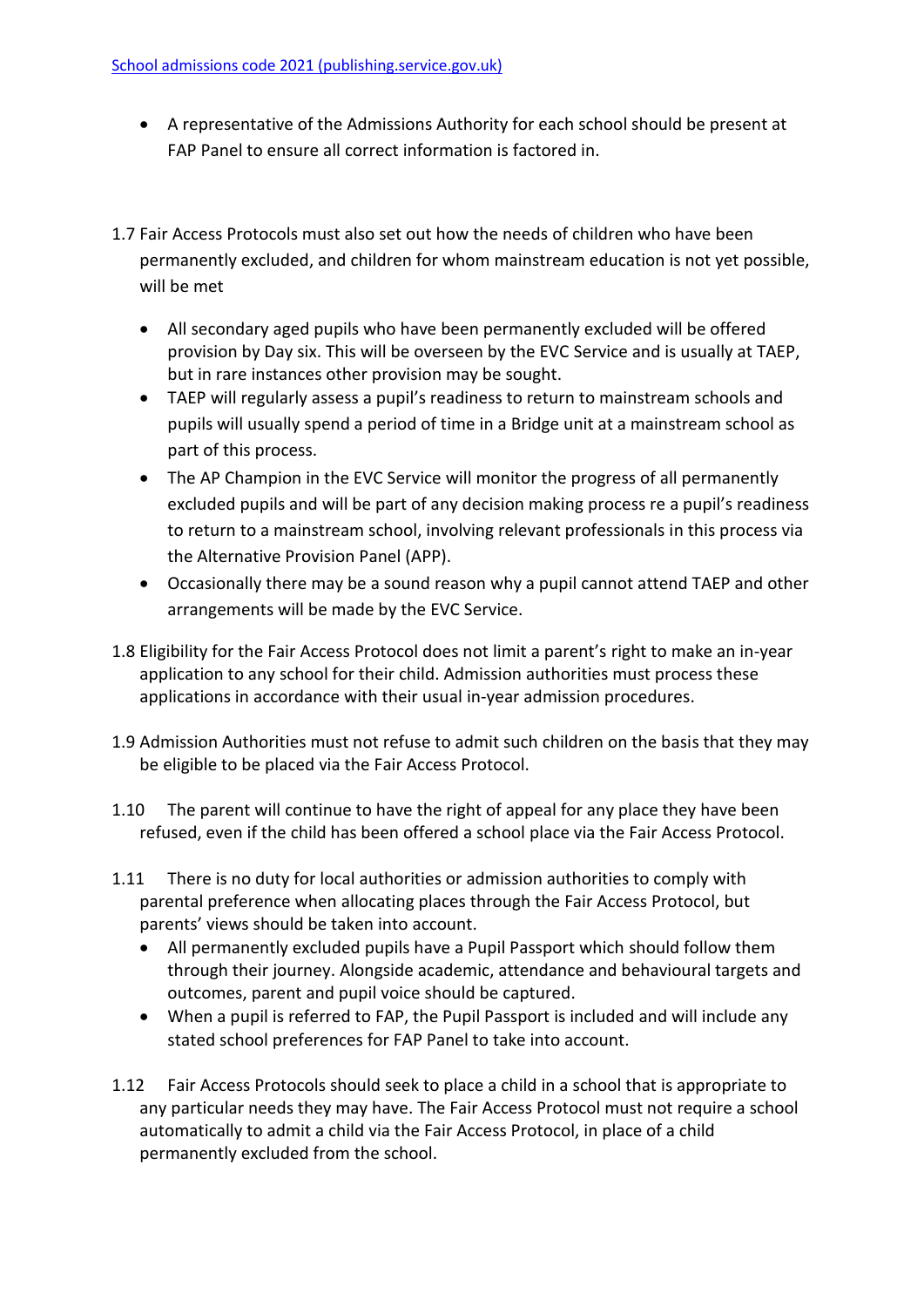- 1.13 Where it has been agreed that a child will be considered under the Fair Access Protocol, a school place must be allocated for that child within 20 school days. Once they have been allocated a school place via the Fair Access Protocol, arrangements should be made for the child to start at the school as soon as possible.
- 1.14 In the event that the majority of schools in an area can no longer support the principles and approach of their local Fair Access Protocol, they should initiate a review with the local authority. There should be a clear process for how such a review can be initiated within each Fair Access Protocol. The existing Fair Access Protocol will remain binding on all schools in the local area until the point at which a new one is adopted.
- 1.15 Challenging behaviour cannot be used to refuse admission to looked after children, previously looked after children; and children who have Education, Health and Care Plans naming the school in question.
- 1.16 Admission authorities must not refuse to admit a child thought to be potentially disruptive, or likely to exhibit challenging behaviour, on the grounds that the child is first to be assessed for special educational needs.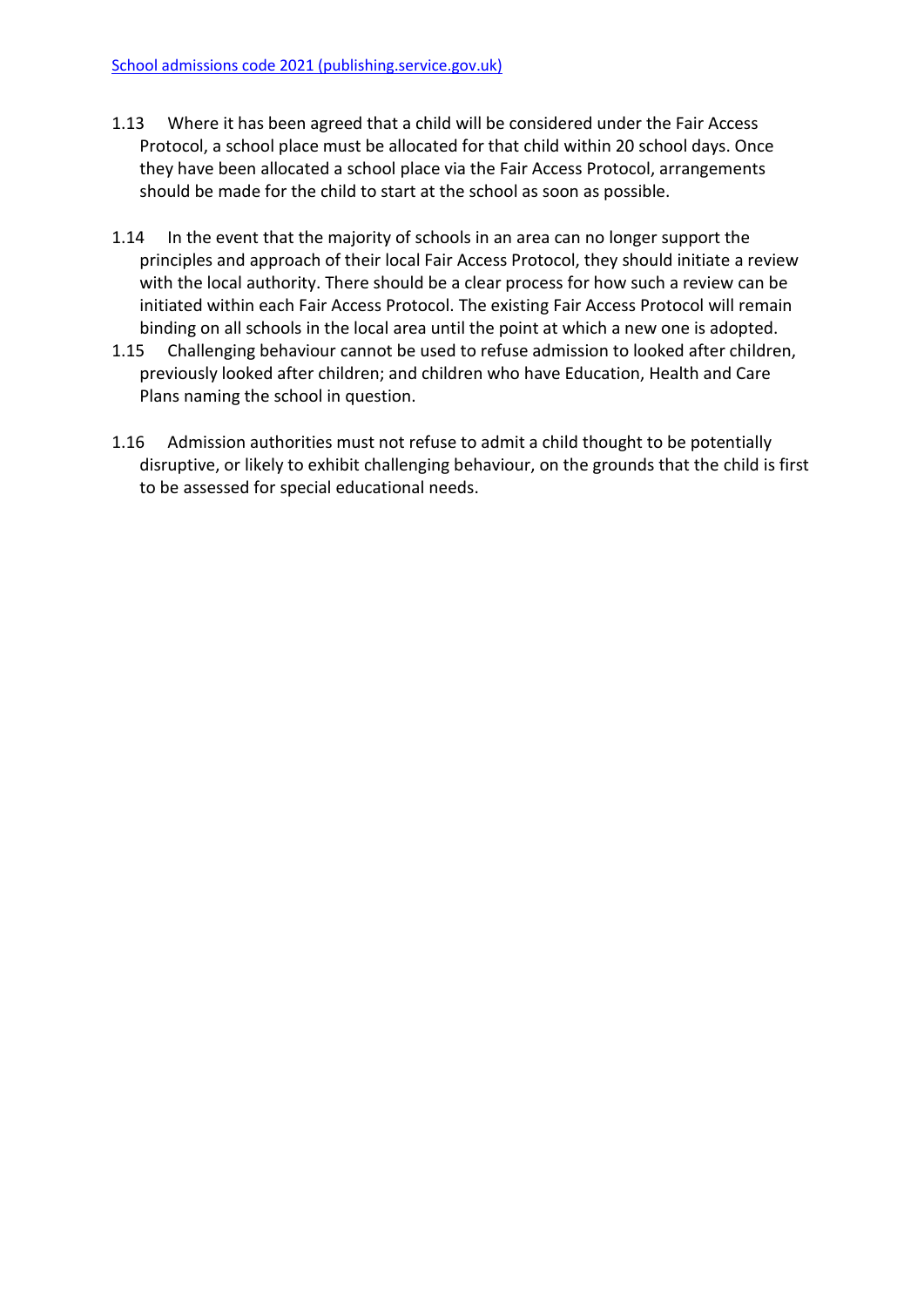# **Section 2: Eligible Pupils**

**2.1 Fair Access Protocols may only be used to place the following groups of vulnerable and/or hard to place children, where:**

- **A. they are having difficulty in securing a school place in-year,** *and***,**
- **B. it can be demonstrated that reasonable measures have been taken to secure a place through the usual in-year admission procedures** 
	- **where an application has been made to at least two schools and this has been refused, or,**
	- **the local authority has confirmed that there are no places available at any school within a reasonable distance.**
- a) **children either subject to a Child in Need Plan or a Child Protection Plan** or having had a Child in Need Plan or a Child Protection Plan within 12 months at the point of being referred to the Protocol;
- b) **children living in a refuge** or in other Relevant Accommodation at the point of being referred to the Protocol;
- c) **children from the criminal justice system**;
- d) **children in alternative provision** who need to be reintegrated into mainstream education or who have been permanently excluded but are deemed suitable for mainstream education;
- **e) children with special educational needs (but without an Education, Health and Care plan), disabilities or medical conditions;**
- f) **children who are carers**;
- **g) children who are homeless;**
- h) **children in formal kinship care arrangements** as evidenced by either a child arrangements order not relating to either birth parent or a special guardianship order.
- **i) children of, or who are, Gypsies, Roma, Travellers, refugees, and asylum seekers;**
- j) **children who have been refused a school place on the grounds of their challenging behaviour** and referred to the Protocol in accordance with paragraph 3.10 of the School Admissions Code;
- k) **children for whom a place has not been sought** due to exceptional circumstances it is for the local authority to decide whether a child qualifies to be placed via the Protocol on this basis, based on the circumstances of the case.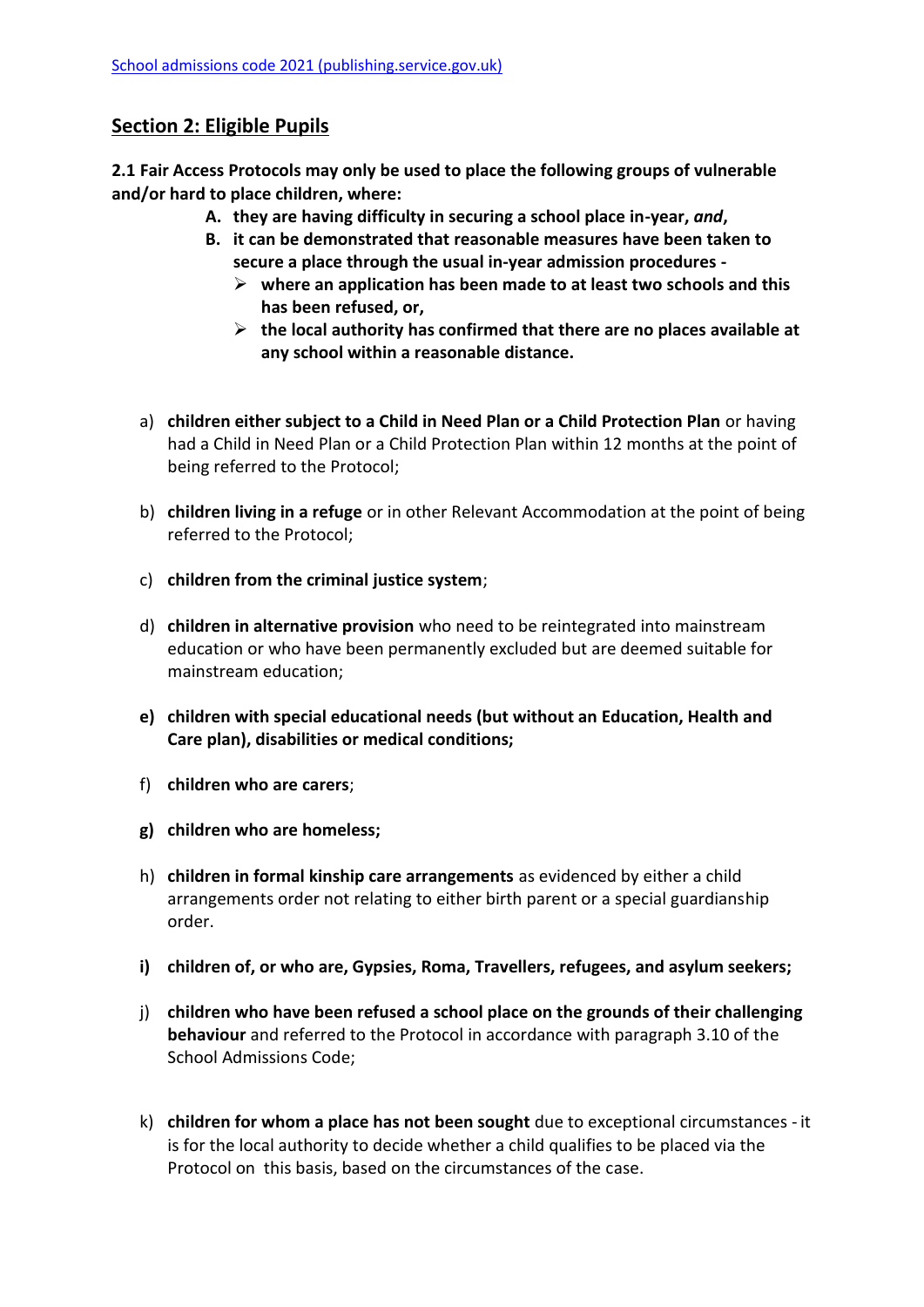- l) **children who have been out of education for four or more weeks** where it can be demonstrated that there are no places available at any school within a reasonable distance of their home. This does not include circumstances where a suitable place has been offered to a child and this has not been accepted; and
- m) **previously looked after children** for whom the local authority has been unable to promptly secure a school place. In most cases use of the Fair Access Protocol should be unnecessary for a previously looked after child.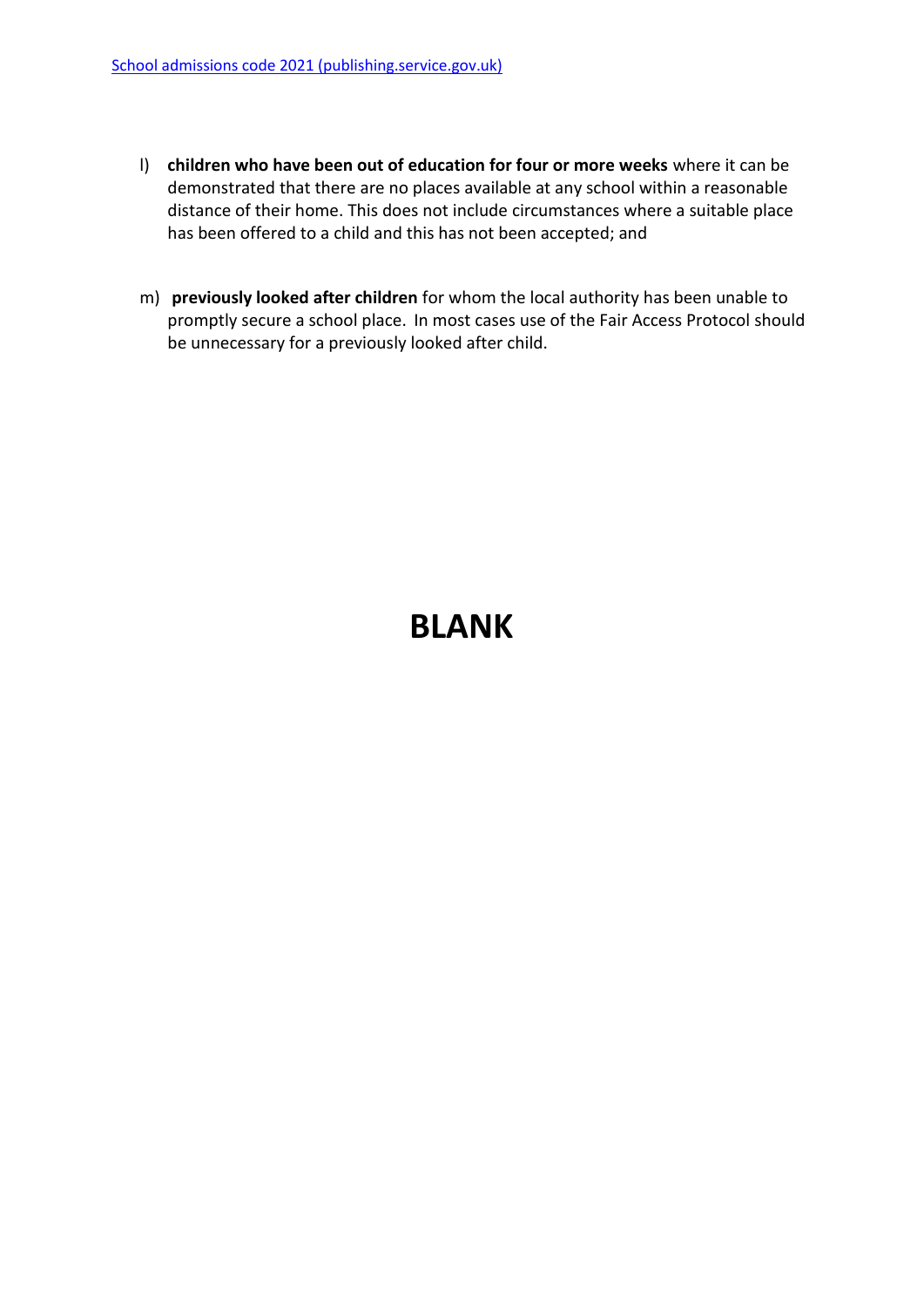# **Section 3. Children who have been permanently excluded twice or display challenging behaviour**

**3.1 Where a child has been permanently excluded from two or more schools there is no need for an admission authority to comply with parental preference for a period of two years from the last exclusion.**

## **3.2 The twice excluded rule does not apply to the following children:**

a) children who were below compulsory school age at the time of the permanent exclusion; b) children who have been reinstated following a permanent exclusion (or would have been reinstated had it been practicable to do so);

c) children whose permanent exclusion has been considered by a review panel, and the review panel has decided to quash a decision not to reinstate them following the exclusion; d) children with Education, Health and Care Plans naming the school.

Admission authorities **must not** refuse to admit a child on behavioural grounds in the normal admissions round or at any point in the normal year of entry, except for where the child has been permanently excluded from two or more schools within two years from the last exclusion.

3.3 Where an admission authority receives an in-year application for a year group that is not the normal point of entry and it does not wish to admit the child because it has good reason to believe that the child may display challenging behaviour, it may refuse admission and refer the child to the Fair Access Protocol.

*Behaviour can be described as challenging where it would be unlikely to be responsive to the usual range of interventions to help prevent and address pupil misbehaviour or it is of such severity, frequency, or duration that it is beyond the normal range that schools can tolerate. We would expect this behaviour to significantly interfere with the pupil's/other pupils' education or jeopardise the right of staff and pupils to a safe and orderly environment.*

3.4 A child with challenging behaviour may also be disabled as defined in the 'Equality Act 2010' - when considering refusing admission on these grounds, admission authorities must consider their duties under that Act. Admission authorities should also consider the effect of the decision of the Upper Tribunal in C & C v The Governing Body of a School, The Secretary of State for Education (First Interested Party) and The National Autistic Society (Second Interested Party) (SEN) [2018] UKUT 269 (AAC) about the implications of the Equality Act 2010 when a pupil exhibits a tendency to physical abuse of other persons as a consequence of a disability.

3.5 If an admission authority has a particularly high proportion of either:

- children with challenging behaviour **or**,
- previously permanently excluded pupils on roll compared to other local schools

**and** it considers that admitting another child with challenging behaviour would prejudice the provision of efficient education or the efficient use of resource, then they may consider previous behaviour following the guidance below: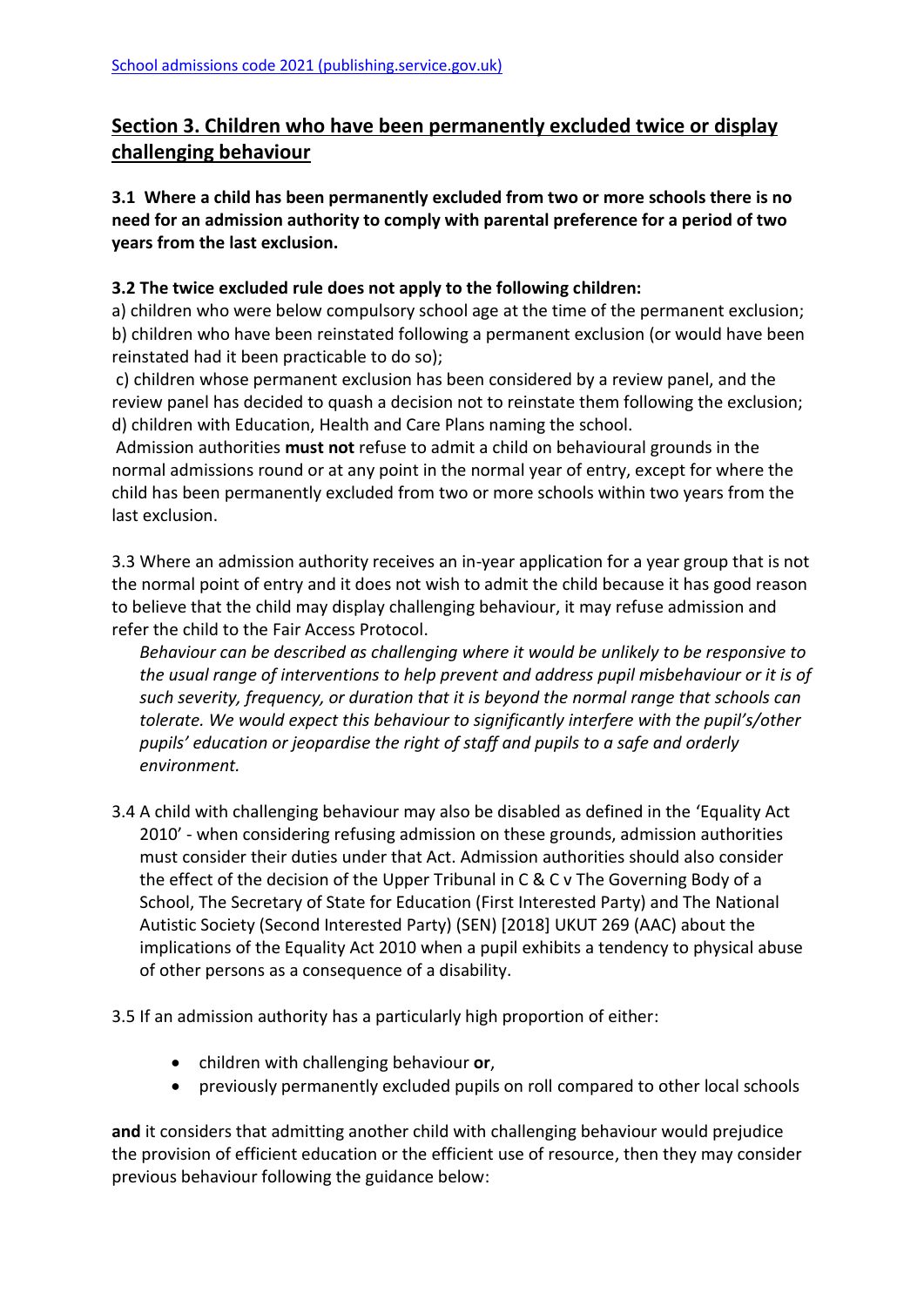- The statement below will **not** apply where an admission authority takes account of past behaviour as evidence for concerns about challenging behaviour, solely for the purpose of making a decision on whether it would be appropriate to refuse admission on the basis described above.
- $\triangleright$  'It is for admission authorities to formulate their admission arrangements, but they **must not** take account of reports from previous schools about children's past behaviour, attendance, attitude, or achievement, or that of any other children in the family;'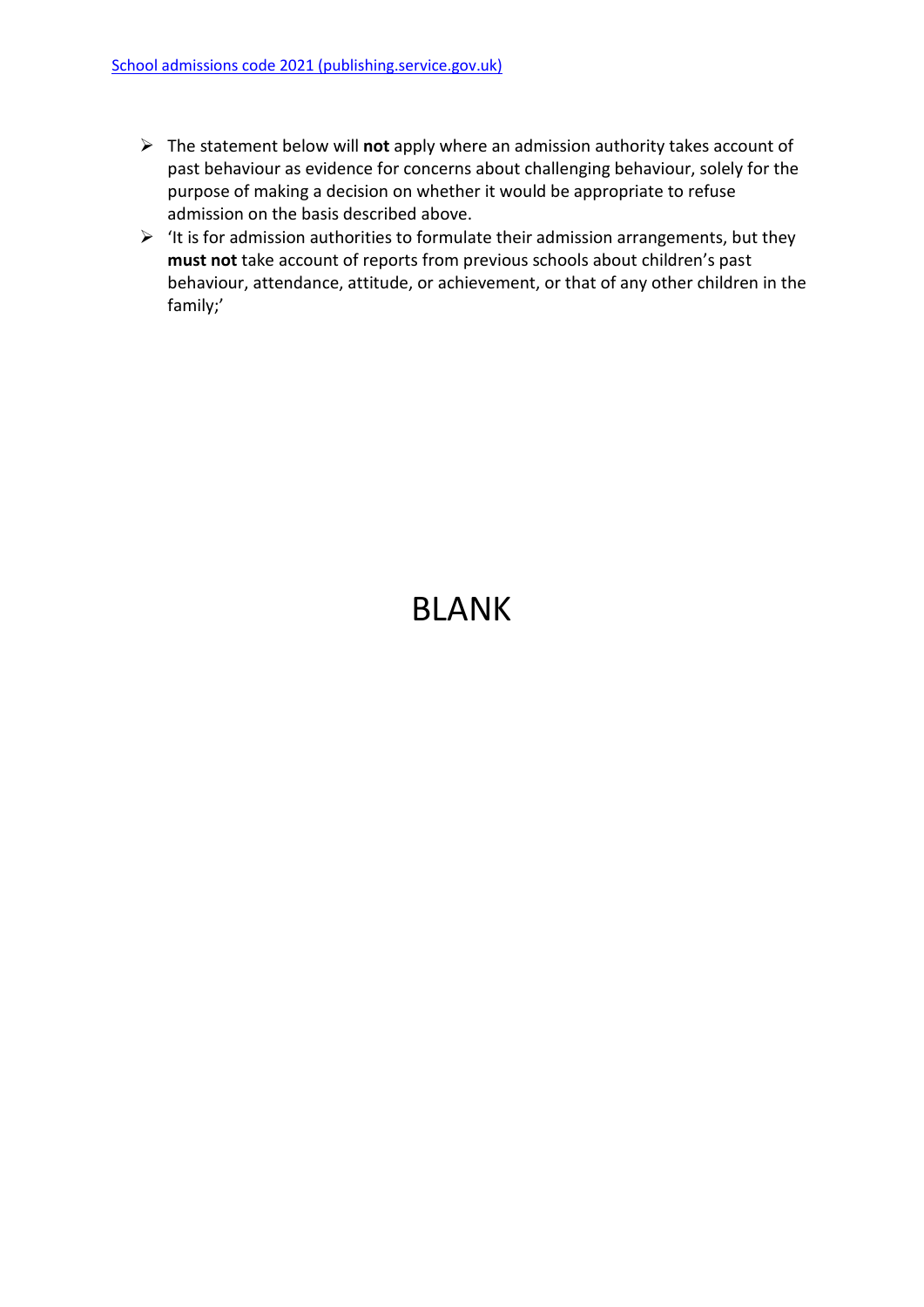# **Section 4: Local authority powers of direction (general)**

4.1 Trafford has the power to direct the governing body of a maintained school for which they are not the admission authority to admit a child in their area even when the school is full.

4.2 The local authority can only make such a direction in respect of a child within Trafford who has been refused entry to, or has been permanently excluded from, every suitable school within a reasonable distance.

4.3 Trafford must choose a school that is a reasonable distance from the child's home and from which the child is not permanently excluded. There can be many factors which affect a pupil's ability to travel independently and the Panel will take all relevant factors into account when making a decision to place a child in a named school.

4.4 Trafford must not choose a school that selects by ability unless the child meets the selection requirements, if those measures would prejudice the provision of efficient education or the efficient use of resources.

4.5 Before deciding to give a direction, the local authority must consult the governing body of the school, the parent of the child and the child if they are over compulsory school age.

4.6 If, following consultation, the Trafford decides to direct, it must inform the governing body and head teacher of the school.

4.7 The governing body can appeal by referring the case to the Schools adjudicator within 15 days. If it does this, the governing body must inform the Director of Education and the FAP inbox.

4.8 Trafford must not make a direction until the 15 days have passed and the case has not been referred.

4.9 If the case is referred to the Schools Adjudicator, the Schools Adjudicator may either uphold the direction, determine that another maintained school must admit the child or decide not to issue a direction.

4.10 The Adjudicator's decision is binding.

4.11 Where Trafford considers that an Academy will best meet the needs of any child, it can ask the Academy to admit that child but has no power to direct it to do so. Trafford and the Academy will usually come to an agreement, but if the Academy refuses to admit the child, the local authority can ask the Secretary of State to intervene.

4.12 The Secretary of State has the power under an Academy's Funding Agreement to direct the Academy to admit a child and can seek advice from the Schools Adjudicator in reaching a decision.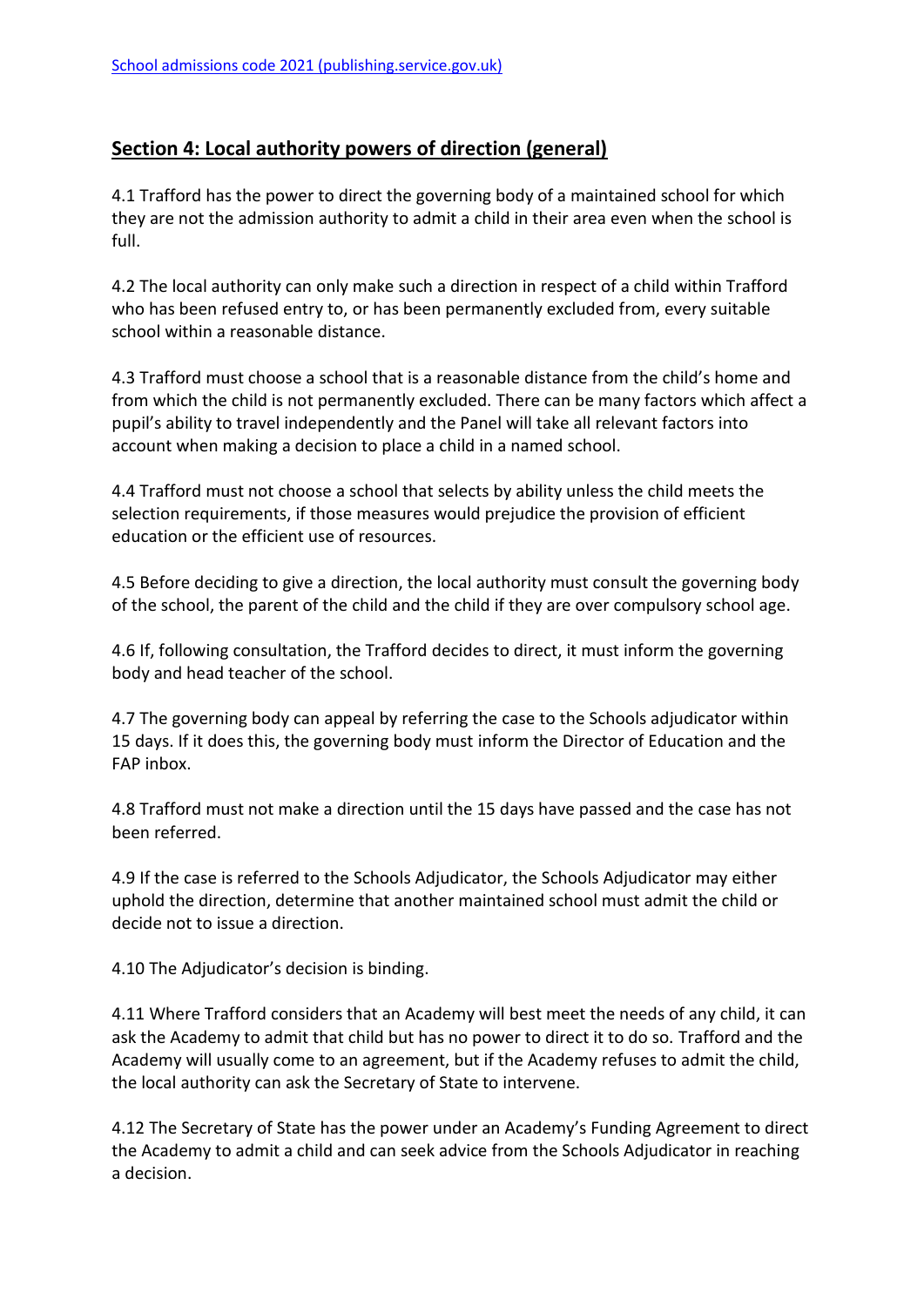#### **Section 5: Annual report**

5.1 Local authorities must produce an annual report on admissions for all the schools in their area for which they co-ordinate admissions. From 2022, it must be published locally and sent to the Schools Adjudicator by 31 October each year covering the prior academic year.

The report must cover as a minimum:

a) information about how admission arrangements in the area of the local authority serve the interests of looked after children and previously looked after children, children with disabilities and

children with special educational needs, including any details of where problems have arisen;

b) an assessment of the effectiveness of Fair Access Protocols including how many children were admitted to each school under it; and

c) any other issues the local authority may wish to include.

88 Section 25(3A) of the SSFA 1998.

The Head of School Admissions produces an annual report for the Schools Adjudicator.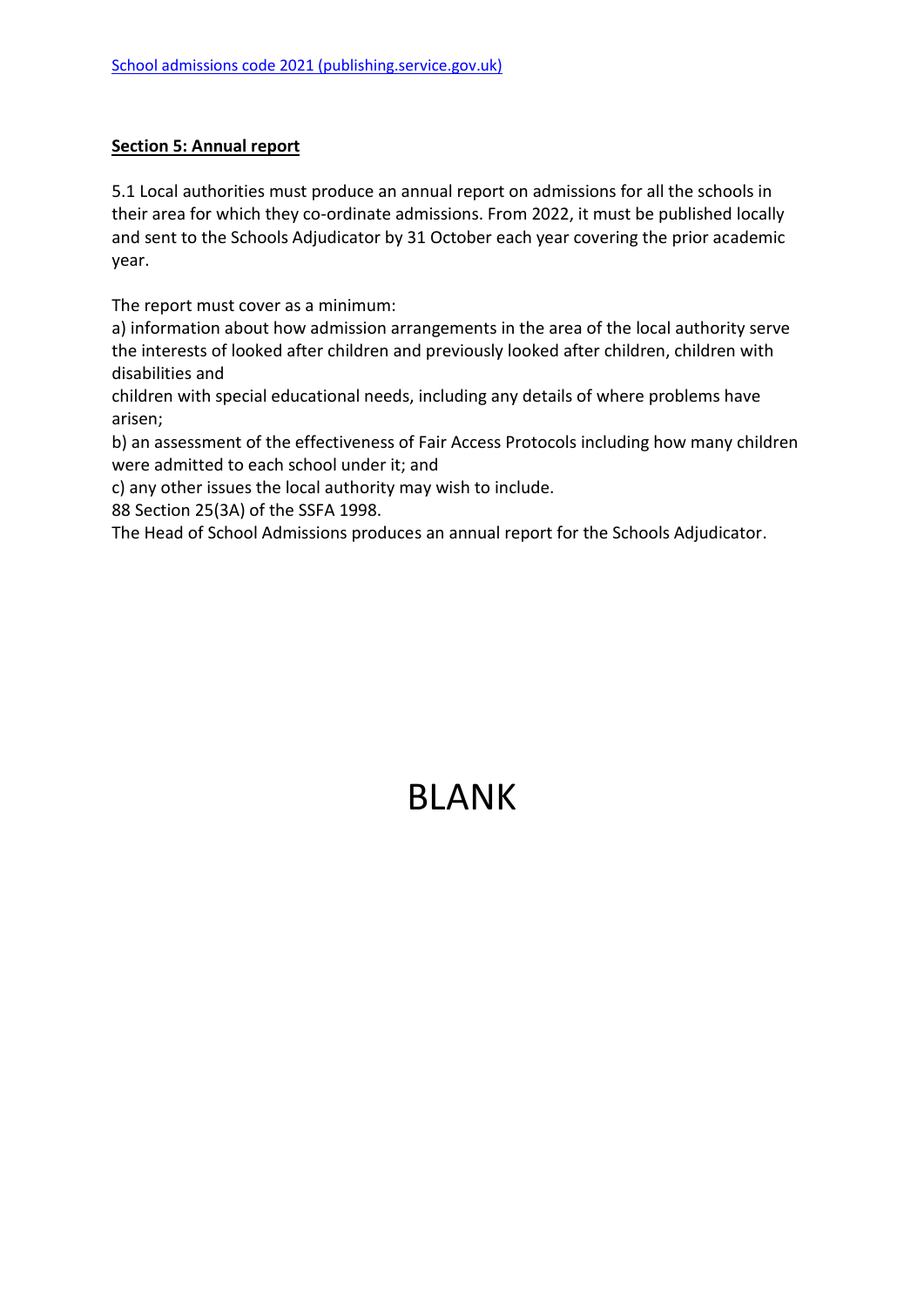# **Appendix Relevant Legislation**

1. This appendix sets out the primary legislation and regulations most relevant to admissions decisions. Admission authorities, Schools Adjudicators, appeal panels, local authorities and maintained schools must comply with the relevant law as well as acting in accordance with the provisions of this Code. This Code and the School Admission Appeals Code (the Codes) are applied to Academies through their Funding Agreements. The information here aims to signpost the relevant law; it does not aim to provide definitive guidance on interpreting the law: that is for the courts [School admissions code 2021 \(publishing.service.gov.uk\)](https://assets.publishing.service.gov.uk/government/uploads/system/uploads/attachment_data/file/1001050/School_admissions_code_2021.pdf)

## **Equality Act 2010**

2. This Act consolidates the law prohibiting discrimination, harassment and victimisation and expands the list of protected characteristics. All schools must have due regard to their obligations under the Act and review their policies and practices to make sure these meet the requirements of the Act, even if they believe that they are already operating in a nondiscriminatory way.

3. An admission authority must not discriminate on the grounds of disability; gender reassignment; pregnancy and maternity; race; religion or belief; sex; or sexual orientation, against a person in the arrangements and decisions it makes as to who is offered admission as a pupil.

4. An admission authority must not harass a person who has applied for admission as a pupil, in relation to their disability; race; or sex.

5. An admission authority must not victimise a person in relation to a protected act either done, or believed to have been done, by that person (e.g. bringing proceedings under the Equality Act 2010) in the arrangements and decisions it makes as to who is offered admission as a pupil.

6. This Act contains limited exceptions to the prohibition of discrimination on grounds of religion or belief and sex. Schools designated by the Secretary of State as having a religious character are exempt from some aspects of the prohibition of discrimination on the grounds of religion or belief and this means they can make a decision about whether or not to admit a child as a pupil on the basis of religion or belief. Single-sex schools are lawfully permitted to discriminate on the grounds of sex in their admission arrangements.

7. Admission authorities are also subject to the Public Sector Equality Duty and therefore must have due regard to the need to eliminate discrimination, harassment and victimisation, advance equality of opportunity, and foster good relations in relation to persons who share a relevant protected characteristic and persons who do not share it.

8. The protected characteristics for these purposes are: disability; gender reassignment; pregnancy and maternity; race; religion or belief; sex; and sexual orientation. 38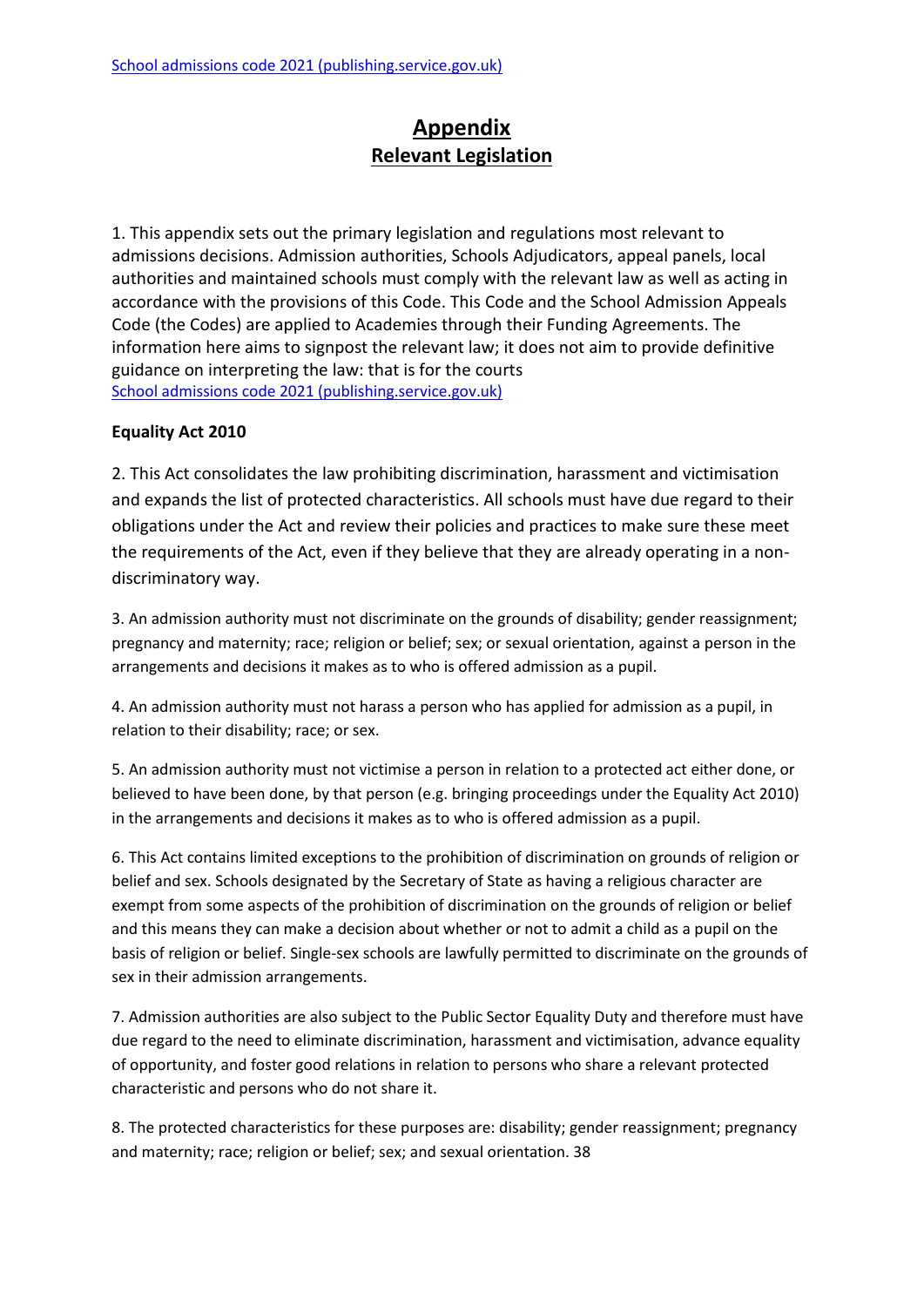9. Further guidance on the Public Sector Equality Duty is available in the Department for Education's Advice to Schools on the Equality Act 2010, on the website of the Government Equalities Office and from the Equality and Human Rights Commission.

#### **Human Rights Act 1998**

10. The Human Rights Act 1998 confers a right of access to education. This right does not extend to securing a place at a particular school. Admission authorities, however, do need to consider parents' reasons for expressing a preference when they make admission decisions, though this may not necessarily result in the allocation of a place. These might include, for example, the parents' rights to ensure that their child's education conforms to their own religious or philosophical convictions (as far as is compatible with the provision of efficient instruction and the avoidance of unreasonable public expenditure).

11. Please note the case of R (Hounslow London Borough Council) v School Admission Appeal Panel for Hounslow (2002) regarding exceptional circumstances89.

#### **School Standards and Framework Act 1998**

12. Chapter 1 of Part 3 of the School Standards and Framework Act 1998 contains the key provisions regarding school admissions, including the statutory basis for this Code.

13. Section 86 of the SSFA 1998 provides that the admission authority for a maintained school (with the exception of those that select wholly by ability) must comply with any preference expressed by a parent except where to do so would prejudice the provision of efficient education or the efficient use of resources.

14. Section 94 of the SSFA 1998 provides that parents (and in some circumstances children) may appeal against a decision to refuse admission to the school. Two or more admission authorities in the same local authority area may make joint arrangements.

15. The Codes largely include the provisions relating to school admissions made in regulations. The most relevant regulations are: a) The School Admissions (Admission Arrangements and Coordination of Admission Arrangements) (England) Regulations 2012; b) The School Admissions (Infant Class Sizes) (England) Regulations 2012; c) The School Admissions (Appeals) (England) Regulations 2012; and d) The School Information (England) Regulations 2008.

Human Rights Act 1998 10. The Human Rights Act 1998 confers a right of access to education. This right does not extend to securing a place at a particular school. Admission authorities, however, do need to consider parents' reasons for expressing a preference when they make admission decisions, though this may not necessarily result in the allocation of a place. These might include, for example, the parents' rights to ensure that their child's education conforms to their own religious or philosophical convictions (as far as is compatible with the provision of efficient instruction and the avoidance of unreasonable public expenditure). 11. Please note the case of R (Hounslow London Borough Council) v School Admission Appeal Panel for Hounslow (2002) regarding exceptional circumstances89. School Standards and Framework Act 1998 12. Chapter 1 of Part 3 of the School Standards and Framework Act 1998 contains the key provisions regarding school admissions, including the statutory basis for this Code. 13. Section 86 of the SSFA 1998 provides that the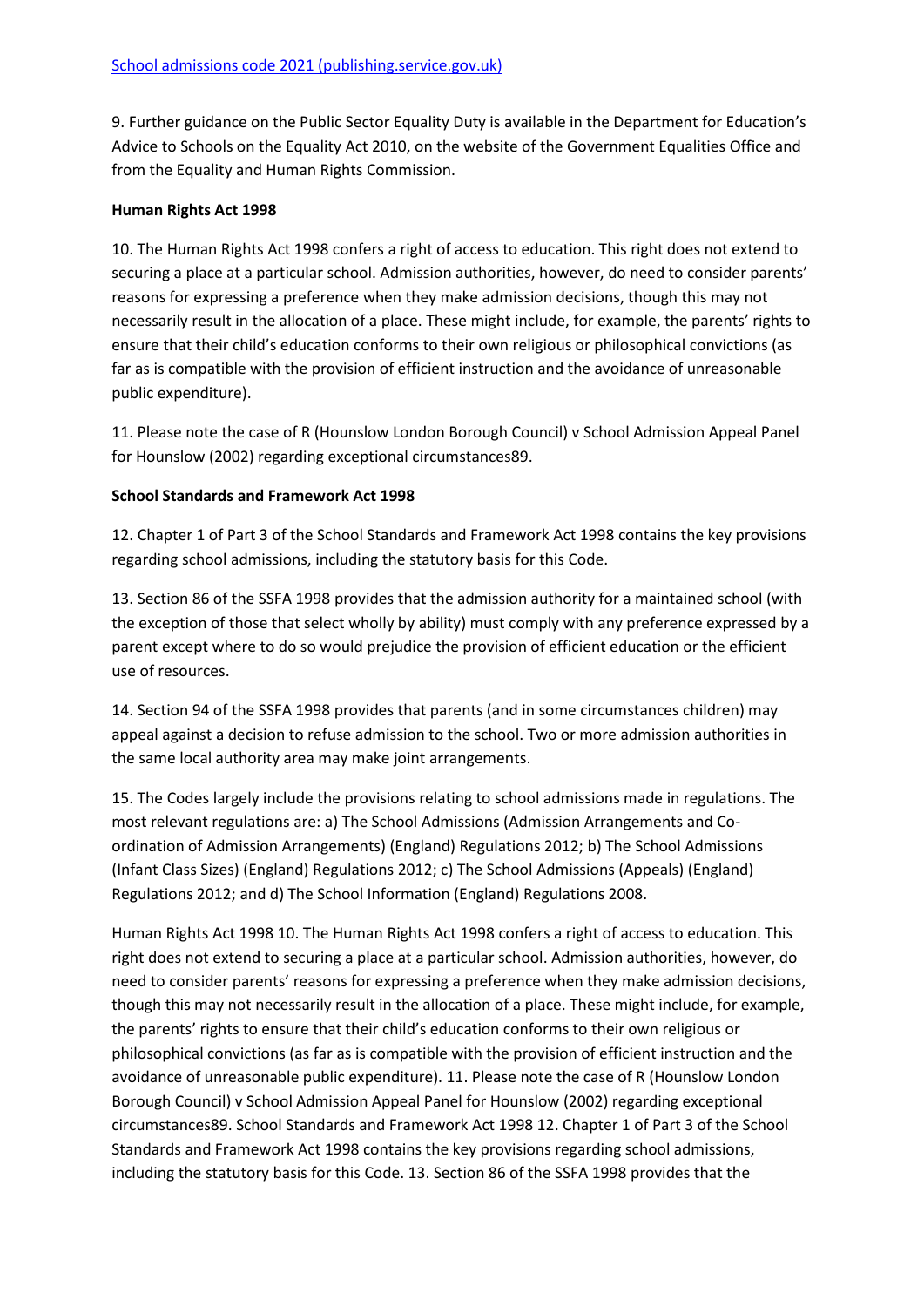admission authority for a maintained school (with the exception of those that select wholly by ability) must comply with any preference expressed by a parent except where to do so would prejudice the provision of efficient education or the efficient use of resources. 14. Section 94 of the SSFA 1998 provides that parents (and in some circumstances children) may appeal against a decision to refuse admission to the school. Two or more admission authorities in the same local authority area may make joint arrangements. 15. The Codes largely include the provisions relating to school admissions made in regulations. The most relevant regulations are: a) The School Admissions (Admission Arrangements and Coordination of Admission Arrangements) (England) Regulations 2012; b) The School Admissions (Infant Class Sizes) (England) Regulations 2012; c) The School Admissions (Appeals) (England) Regulations 2012; and d) The School Information (England) Regulations 2008.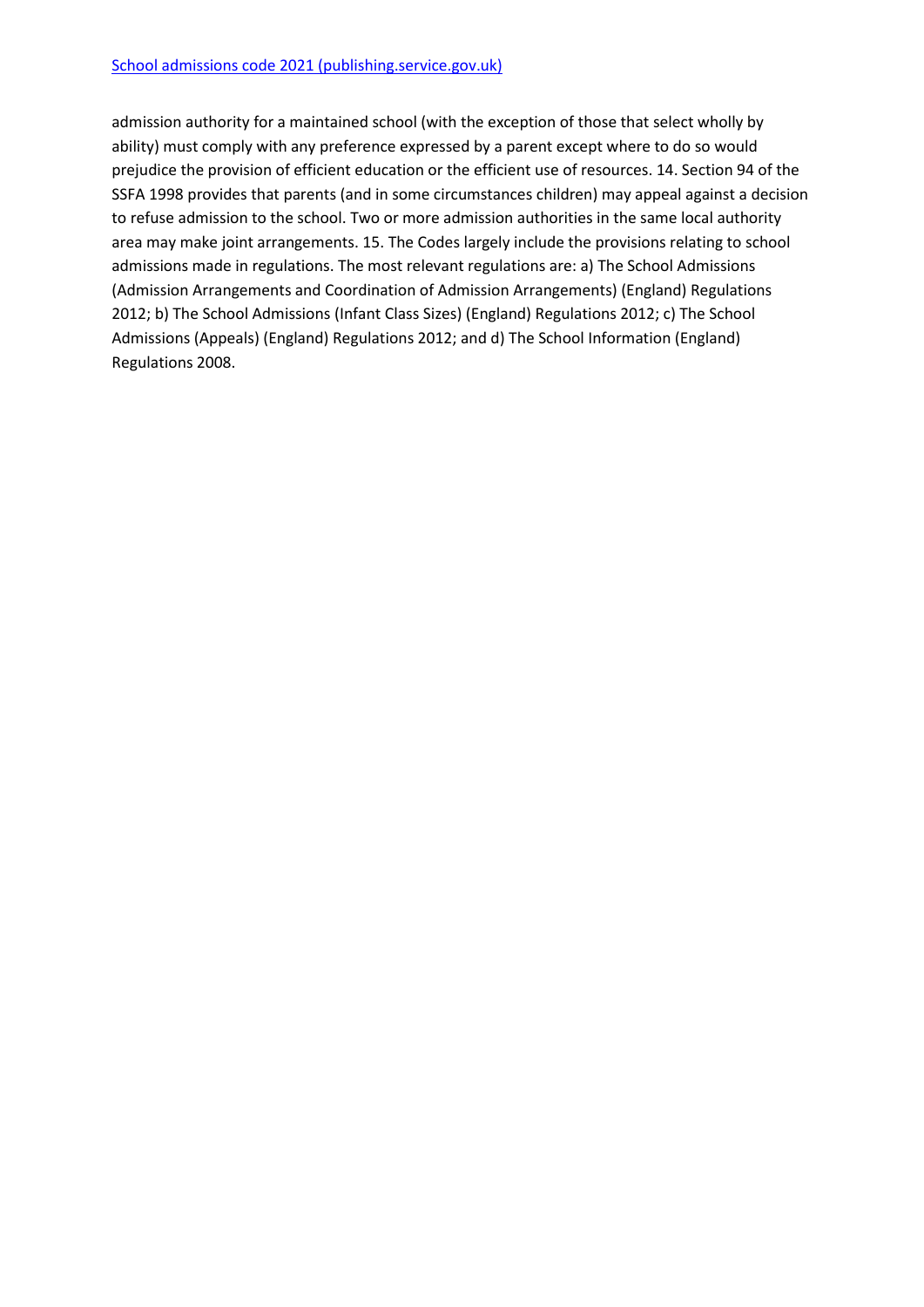#### **Appendix 2: Quick guide to Trafford FAP processes**

- **FAP meetings will take place every 4 weeks (20 school days apart).**
- **Grammar schools will only be required to attend where there are eligible pupils to consider.**
- **Meetings will be stood down where there are no cases to consider.**
- **All schools who are eligible to receive a child should attend. The person attending should have suitable delegated authority to agree a placement.**
- **The Panel will be chaired by the Director of Education or a delegated Officer.**
- **A summary of allocations will be presented at Standing Heads meetings each half term for transparency and recording in the minutes. The allocation table can be accessed by schools by contacting [FAP@trafford.gov.uk](mailto:FAP@trafford.gov.uk)**
- **In order to allocate swiftly and fairly,FAP Panel will need:**

|                | <b>Information</b>                                                                                                       | <b>Responsibility</b>                    |
|----------------|--------------------------------------------------------------------------------------------------------------------------|------------------------------------------|
| $\mathbf{1}$   | A list of all pupils who have been referred for FAP                                                                      | <b>Trafford BSO</b>                      |
|                | including school year and locality.                                                                                      |                                          |
| $\overline{2}$ | Pupil Passports for all pupils referred to FAP.                                                                          | <b>EVC</b>                               |
|                |                                                                                                                          | service/TAEP/Admissions                  |
| 3              | Checklist/evidence where a school feels the                                                                              | School                                   |
|                | individual child has<br>particularly<br>challenging                                                                      |                                          |
|                | behaviour?                                                                                                               |                                          |
|                |                                                                                                                          |                                          |
| $\overline{4}$ | information where<br>admission<br>Data<br>and<br>an<br>authority has a particularly high proportion (in                  | School (refer to 3.5 for<br>more detail) |
|                | comparison with local schools) of either:                                                                                |                                          |
|                |                                                                                                                          |                                          |
|                | children with challenging behaviour or,                                                                                  |                                          |
|                | previously permanently excluded pupils on                                                                                |                                          |
|                | roll compared to other local schools                                                                                     |                                          |
|                |                                                                                                                          |                                          |
|                | and, it considers that admitting another child with                                                                      |                                          |
|                | challenging behaviour would prejudice<br>the                                                                             |                                          |
|                | provision of efficient education or the efficient use                                                                    |                                          |
|                | of resource.                                                                                                             |                                          |
| 6              | Allocation of schools previously receiving pupils via                                                                    | <b>Trafford BSO</b>                      |
|                | FAP.                                                                                                                     |                                          |
| $\overline{7}$ | Provide details of the number of places available in                                                                     | Schools                                  |
|                | your school to <b>FAP@trafford.gov.uk</b> at least one<br>day prior to the FAP Panel. <sup>1</sup> (Grammar schools will |                                          |
|                | only need to do this where there is an eligible pupil                                                                    |                                          |
|                | referred to FAP.)                                                                                                        |                                          |
|                |                                                                                                                          |                                          |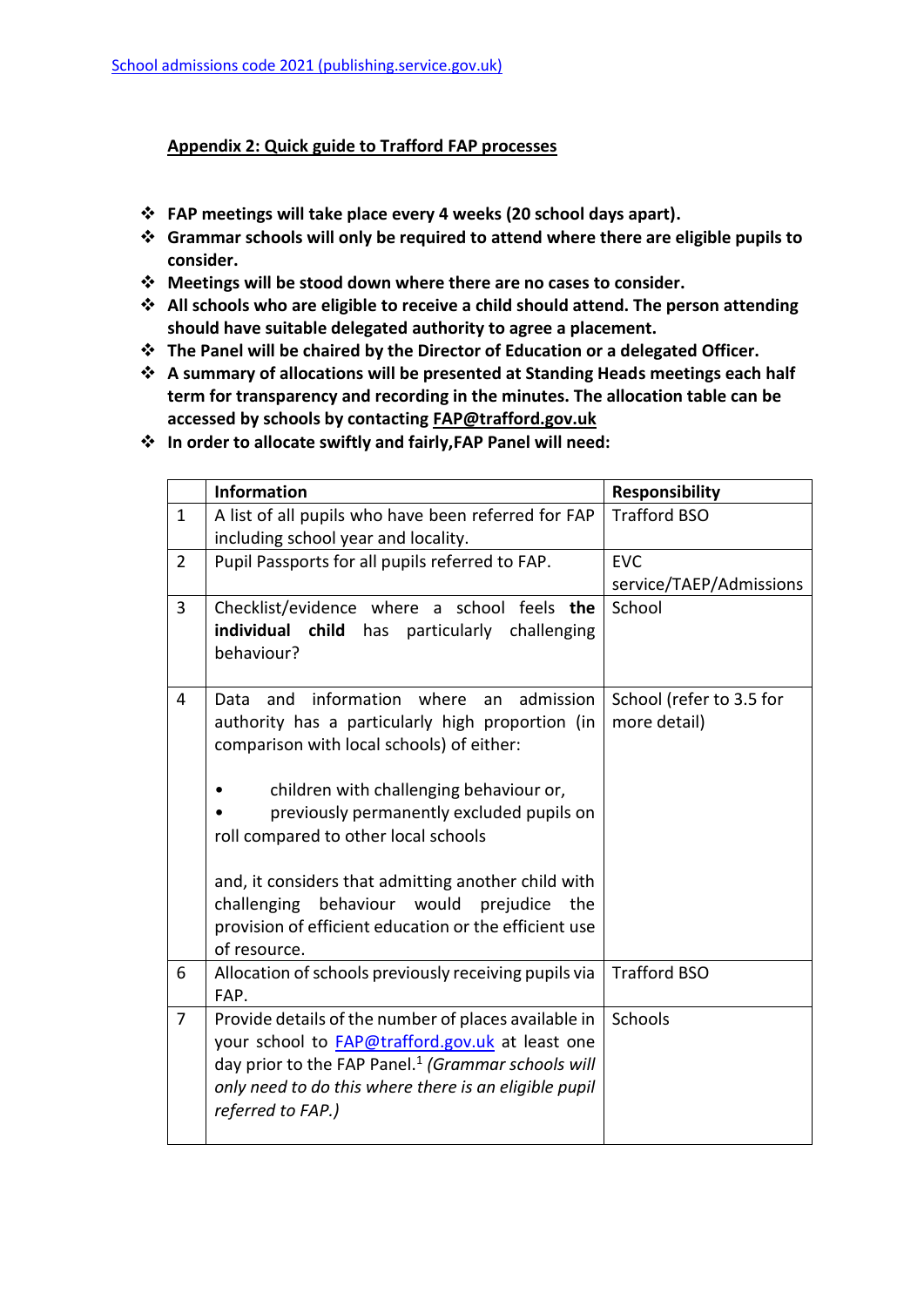<sup>1</sup>Local authorities must, on request, provide information to prospective parents about the places still available in all schools within their area. To enable them to do this, the admission authorities for all schools in the area must provide the local authority with details of the number of places available at their schools whenever this information is requested, to assist a parent seeking a school place. Such details should be provided no later than two school days following receipt of a request from the local authority.

No school - including those with places available – should be asked to take a disproportionate number of children who have been permanently excluded from other schools, who display challenging behaviour, or who are placed via the Protocol.

- Trafford is a selective authority and, historically, the majority of pupils eligible for the FAP will not be eligible for the Grammar Schools.
- Panel will strive to be equitable and fair, and take into account proportionality when naming schools.
- A representative of the Admissions Authority for each school should be present at FAP Panel to ensure all correct information is factored in.